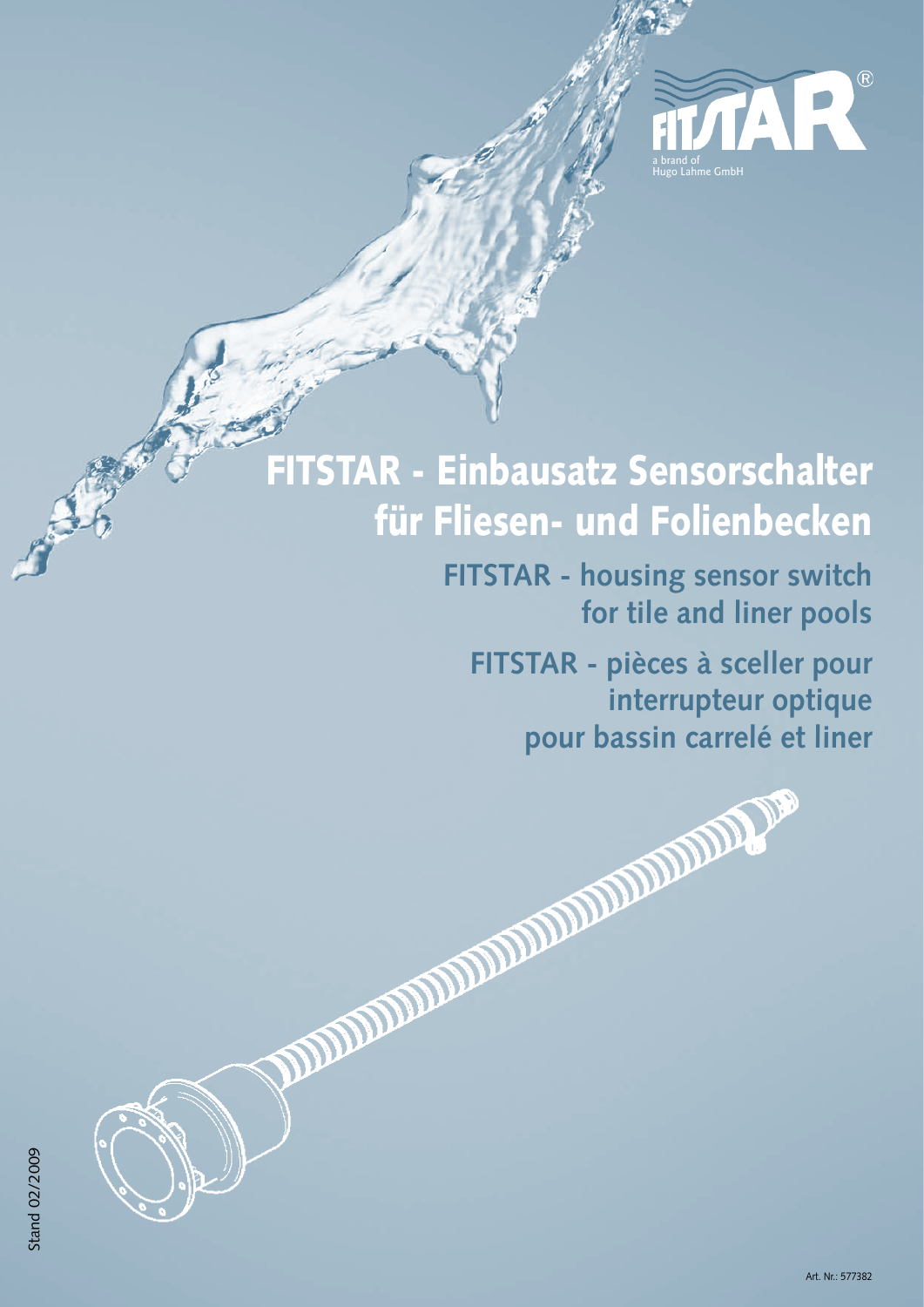

## Einbausatz **Pièce à sceller**

**Einbausatz für Folien- und Fliesenbecken aus Rotguss** Art. Nr.: 8710650, aus Bronze Art. Nr.: 8710651. **Wall pack for liner and tile pools made of gun metal** code 8710650, made of bronze code 8710651. **Pièce à sceller pour bassin beton carrelé et liner en laiton rouge** réf. 8710650, ou en bronze réf. 8710651.



| Art. Nr.: / code / réf. 8710650 |                |                         |                                                                       |       |  |  |  |
|---------------------------------|----------------|-------------------------|-----------------------------------------------------------------------|-------|--|--|--|
| Pos. / item                     | Stk. / quan.   | Art. Nr.: / code / réf. | Artikel Bezeichnung / product type / type de produit                  |       |  |  |  |
| $\mathbf{1}$ .                  |                | 8710650101              | Einbautopf / housing / boîtier                                        |       |  |  |  |
| 2.                              |                | 577213                  | Schlauchtülle / hose nozzle / embout de tuyau                         | NW 19 |  |  |  |
| 3.                              | $\mathfrak{D}$ | 575365                  | Dichteinsatz / seal insert / engagement d'étanchéité                  |       |  |  |  |
| 4.                              |                | 501951                  | Mutter Quetschverschraubung / nut threaded connection / écrou raccord |       |  |  |  |
| 5.                              |                | 510580                  | Schlauch NW19 / hose ø19 / tuyau ø19                                  |       |  |  |  |
| 6.                              | $\mathfrak{D}$ | 500508                  | Schlauchschelle / hose clip / collier                                 |       |  |  |  |
| 7.                              | 1              | 506400                  | Fächerscheibe / serrated lock washer / rondelle                       | ø 6,4 |  |  |  |
| 8.                              |                | 505004                  | Sechskantschraube / hexagon head screw / vis                          | M6x8  |  |  |  |
|                                 |                |                         |                                                                       |       |  |  |  |

#### **Art. Nr.: / code / réf. 8710651**

| Pos. / item | Stk. / guan. | Art. Nr.: / code / réf. | Artikel Bezeichnung / product type / type de produit                                         |       |
|-------------|--------------|-------------------------|----------------------------------------------------------------------------------------------|-------|
|             |              | 8710651121              | Einbautopf / housing / boîtier                                                               |       |
|             |              | 575522                  | Schlauchtülle / hose nozzle / embout de tuyau                                                | NW 19 |
|             |              | 575520                  | Unterteil Quetschverschraubung / low part for threaded connection /<br>corp de presse étoupe |       |
|             |              | 575521                  | Mutter Quetschverschraubung / nut threaded connection / écrou raccord                        |       |

**Restliche Positionen siehe vorstehende Tabelle.**

**The other positions are in the preceeding table.**

**Les autres positions se trouvent au tableau précédent.**

Stand 02/2009 Art. Nr.: 577383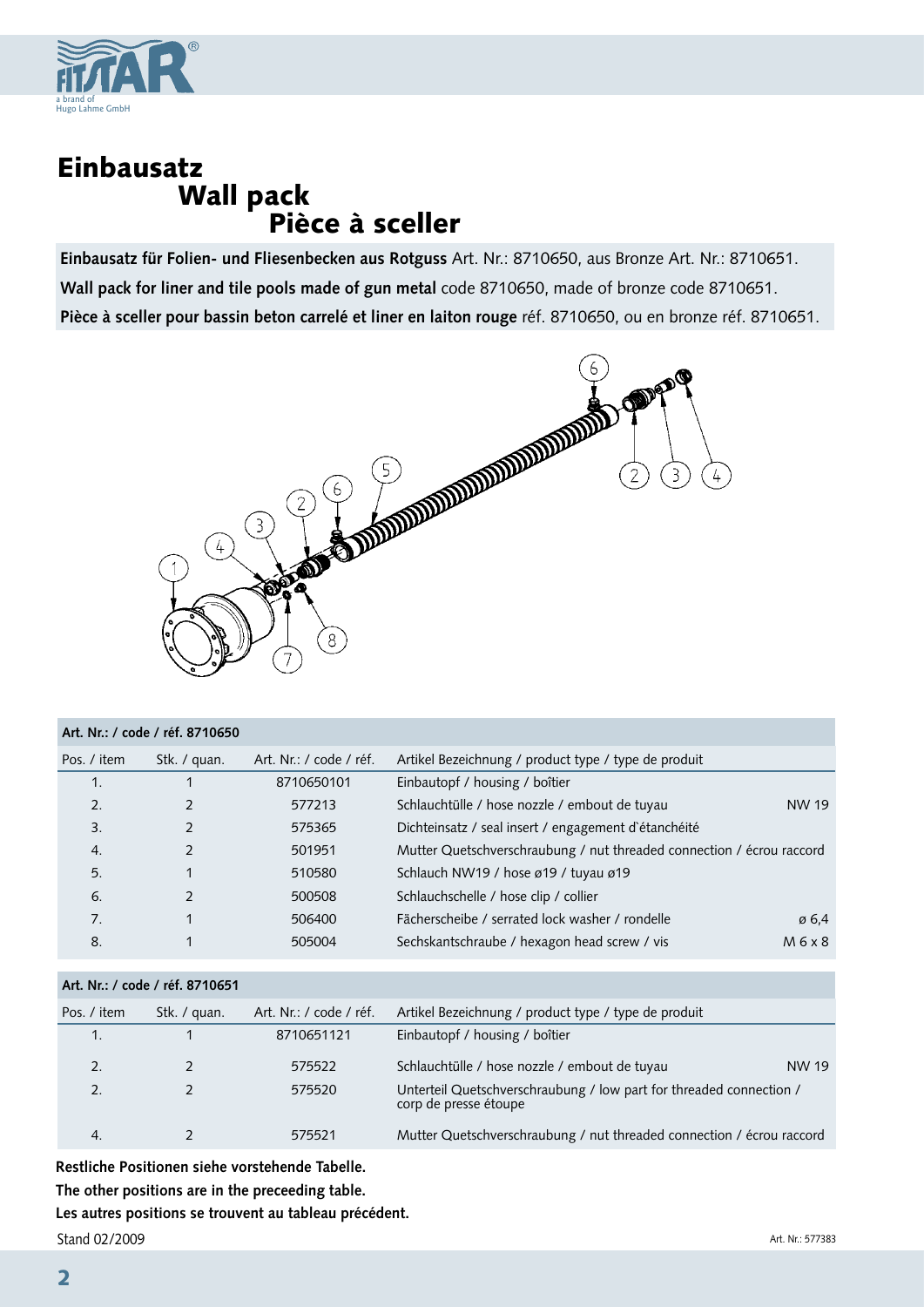

## Einbauhinweise Installation instructions Mise en place de la pièce à sceller

| <b>ACHTUNG:</b>   | Einbauteile in der Betonwand dürfen keinen direkten Kontakt mit der Stahlarmierung haben!<br>Sämtliche Metalleinbauteile sind gemäß VDE 0100 Teil 702 an einen Potentialausgleich<br>(Potentialringleitung) anzuklemmen. |  |
|-------------------|--------------------------------------------------------------------------------------------------------------------------------------------------------------------------------------------------------------------------|--|
| <b>ATTENTION:</b> | Buil-in parts in the concrete are not allowed to have direct contact to the steel reinforcing!<br>All metal mounting parts have to be crossbonded and earthed (closed potential circuit) in an<br>approved manner!       |  |
| <b>ATTENTION:</b> | Les pièces à sceller en métal ne doivent pas avoir de contact avec le ferrailage et doivent<br>être reliées au circuit équipotentiel. (Circuit équipotentiel en boucle)                                                  |  |

#### **Schalungsbeispiel / typical installation jig / exemples de coffrage**





### Einbauhinweise Einbautopf Sensorschalter

Mit der mitgelieferten Bohrschablone lassen sich problemlos die Bohrungen für den Einbausatz in die Schalung bringen. Hinweise auf der Bohrschablone beachten.

#### Die Mitte des Einbausatzes sollte mindestens 50 mm ober- oder unterhalb des Wasserspiegels liegen.

#### Instruction housing sensor switch

The boreholes into the concrete can be made without any problem with the included drilling template. Please follow the instructions on the drilling template. The centre of the built-in parts should be placed not less than 50 mm above or under the water level.

### Instruction boîtier interrupteur optique

Avec le gabarit il est possible sans problème d´effectuer les percements dans sur le coffrage pour les pièces à sceller. SVP bien respecter les instructions se trouvant sur le gabarit. Le centre des pièces à sceller doit être placé au moins 50 mm au-dessous ou au-dessus de niveau d'eau.

Technische Änderungen vorbehalten Technical amendments reserved Modifivations techniques sous réserves

Stand 02/2009 Art. Nr.: 577382